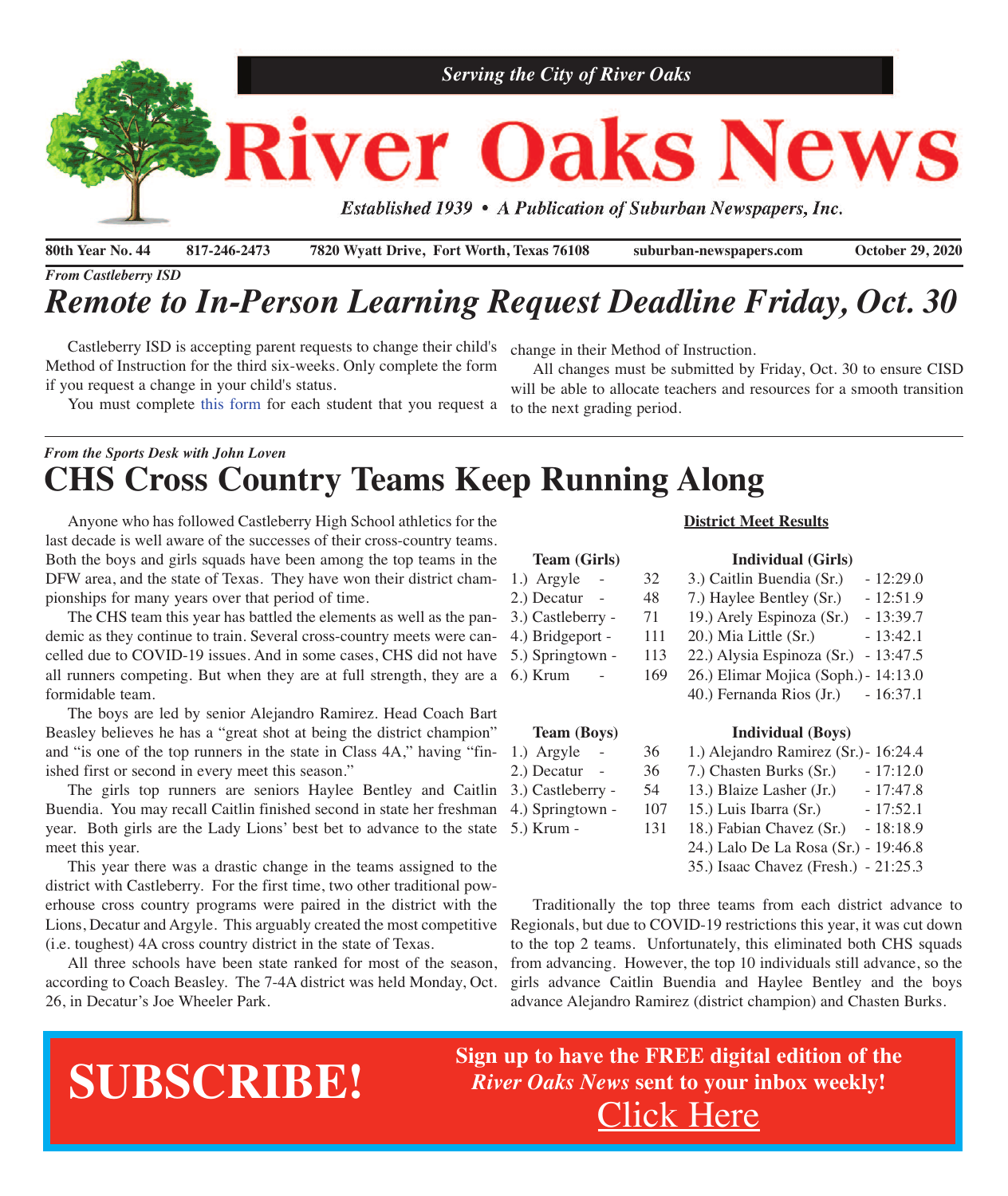

### **BEAUTY/HEALTH**

**?NEED AN AVON LADY?** Join for Free Earn up to 50% **www.youravon.com/rlittle3599** Connect with me & Join my mailing list Rhonda @ **817-683-5995**

*Texan Sky Jewelry* **Handcrafted in River Oaks** *www.TexanSky.etsy.com Free shipping and local delivery.*

**GET READY WINTER IS ON ITS WAY.....**

**Your Mary Kay Advanced Product Consultants** Shop with us: MaryKay.com/Huitt **Connect with us: Facebook.com/groups/HuittMK** Join our team for **50%** commission!

#### **A/C HEATING**

**PRECISIONAIRE & HEAT** "Licensed and insured for your protection" Warranty on all parts and labor •<br>Up-front pricing. No overtime charges. Senior  $\&$  Military discounts. 100% Financing available. W.A.C. • All credit cards accepted. **Call 817-563- COOL(2665)** TACLB26642



*K and K* Privacy, Chain link, Wrought Iron Residential or<br>Commercial. Commercial. **817-219-0649**





## *From the City of River Oaks General Election Early Voting Schedule*

at 8215 White Settlement Road and the Sheriff's

## *From the Daughters of the American Colonists* **Patriotic Societies to Honor Veterans**

 Honorable Philip Livingston Chapter Daughters of the American Colonists and General Edward H. Tarrant Chapter United States Daughters of 1812 will meet jointly on Thursday, Nov. 12 at 11:30 a.m. at Ridglea Country Club, located at 3700 Bernie Anderson Ave., in Fort Worth. The program "*Texas and the Great War*' will be presented by Kathy Hanlon.

For information, call 817-448-0608.



**817-246-2473 <http://www.suburban-newspapers.com>**

 The White Settlement Public Library located Office North Patrol Division located at 6651 Lake Worth Blvd. are early voting polling places. Below is the schedule for early voting:

• Oct. 29 and Oct. 30 from 7 a.m. to 7 p.m.

 For more information, visit [https://www.tar](https://www.tarrantcounty.com/en/elections.html)[rantcounty.com/en/elections.html.](https://www.tarrantcounty.com/en/elections.html)

| <b>Peter Polinsky Insurance Agency</b><br>www.polinsky-insure.com                                                                                                                                            |                                                                             |  |  |  |
|--------------------------------------------------------------------------------------------------------------------------------------------------------------------------------------------------------------|-----------------------------------------------------------------------------|--|--|--|
| <u>Peter Polinsky</u><br>Agent<br>$(817) 560 - 9400$<br>peter@polinsky-insurance.com<br>8751 Camp Bowie West #124<br>Fort Worth, TX 76116                                                                    | <b>FREE QUOTES</b><br>for<br>$\bullet$ Auto<br>$\bullet$ Home<br>Commercial |  |  |  |
| TRINITY BAPTIST CHURCH PRESENTS<br>"FALL FESTIVAL<br>SATURDAY, OCTOBER 31ST 6PM - 8PM<br><b>LOCATION</b><br>WE'RE LOCATED NEXT TO A. V. CATO ELEMENTARY SCHOOL<br>CAND<br>GAMESI<br>www.trinityfortworth.org | <b>620 CHURCHILL ROAD</b><br><b>FORT WORTH, TEXAS</b>                       |  |  |  |
|                                                                                                                                                                                                              |                                                                             |  |  |  |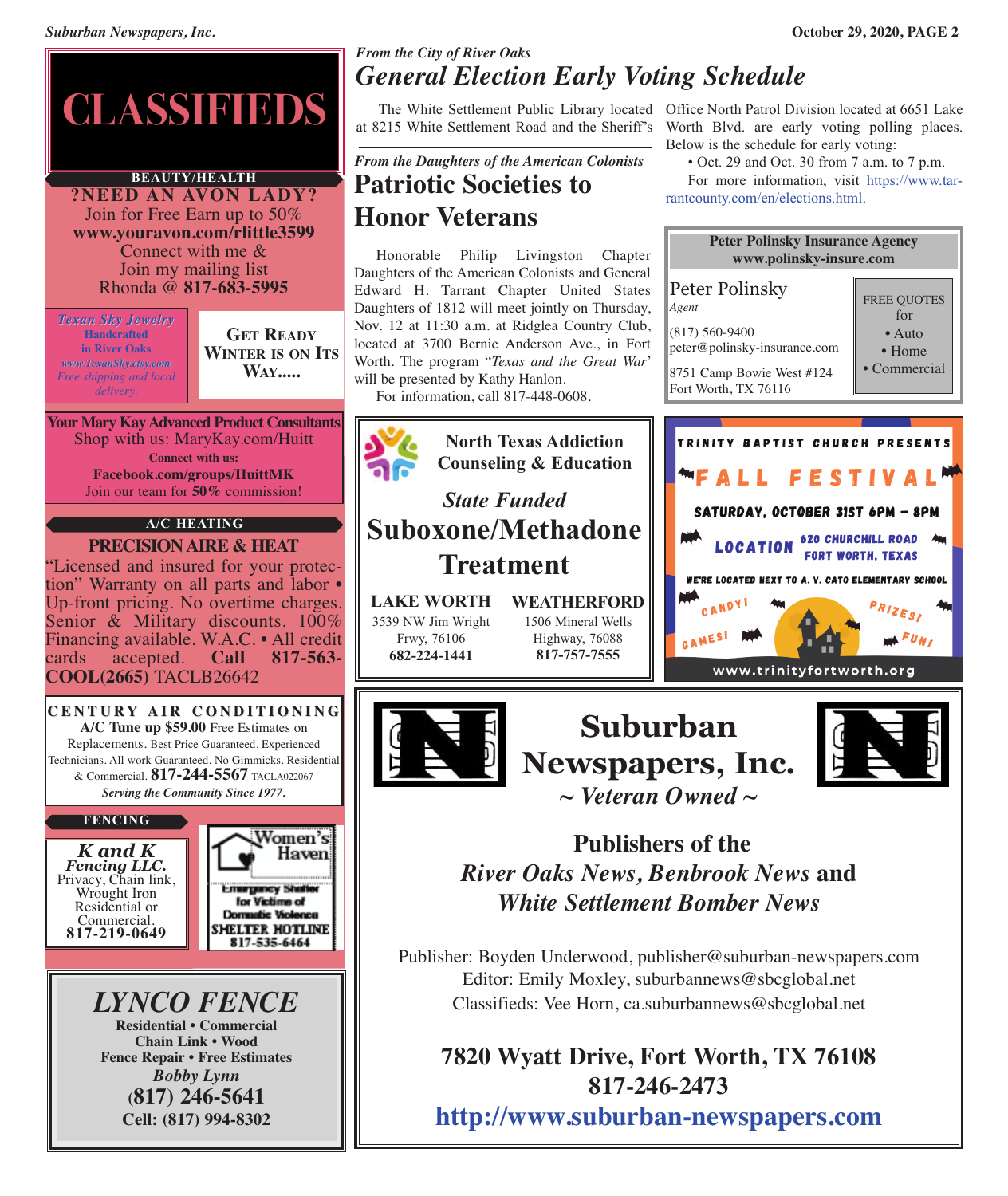

WEER J

## *From Tarrant County* **Need a Ride to Vote? Tarrant County Residents May Request Free Rides**

approved a partnership with transportation services in Tarrant County to pay for customer trips to voting locations, with an amount not to exceed \$20,000.

 Riders may show their voter registration card or current Texas ID and ride for free during early voting through Oct. 30, and on Election Day, Tuesday, Nov. 3.

 Eligible residents may schedule a complimentary ride by calling Catholic Charities of Fort Worth at 817-336-8714.

 Transportation options include Trinity Metro (buses, ACCESS paratransit, ZIPZONE services in Mercantile, Near Southside and Crowley), Tarrant County Transportation Services, Northeast Transportation Services, and Arlington's Via and Handitran.

Purchased tickets will not be refunded.

**vs.**

@





## **Public Notice**

#### **Relative Risk Site Evaluation AIR FORCE PLANT 4, TEXAS**

 The Air Force completed the Relative Risk Site Evaluation (RRSE) for Air Force Plant 4 to support sequencing of environmental restoration work. The RRSE process is used to evaluate the relative risk posed by an environmental restoration site in relation to other sites. Restoration sites in Comprehensive Environmental Response, Compensation, and Liability Act (CERCLA) phases prior to remedy-in-place are evaluated in the process. Due to discovery of PFOS/PFOA, a RRSE was completed for the sites. Relative risk is not the sole factor in determining the sequence of environmental restoration work, but it is an important consideration in the priority setting process.

At Air Force Plant 4, 4 restoration sites were evaluated in the process. The Overall Site Category scores were 3 "High" and 1 "Low".

This Relative Risk Site Evaluation is issued in accordance with the DoD Defense Environmental Restoration Program and is available for public review for 30 days as of this notice. This RRSE can be found at AFCEC CERCLA Administrative Record (AR): ar.afcec-cloud.af.mil. Scroll to the bottom of the page and click on "Continue to site", then select "Active", scroll down the Installation List and click on "AF Plant 4, TX", then enter "13134" in the "AR #" field. Then click "Search" at the bottom of the page. Click on the spy glass to view the document.

For more information or to submit written comments, please contact us at john.wolfe@us.af.mil.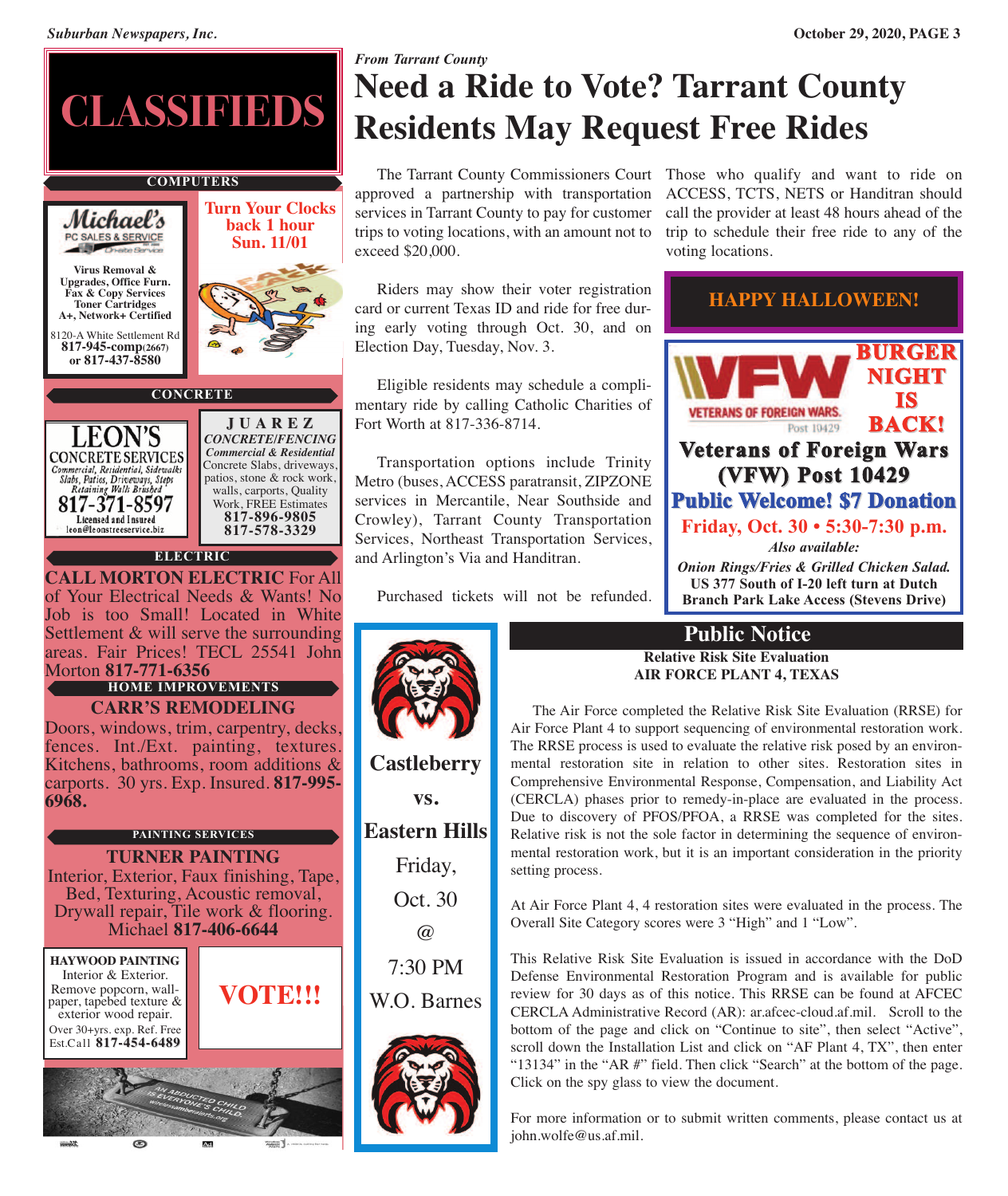### **PLUMBING**

**PLUMBING BY RICHARD** Master Plumber Lic.#M15853.\*Repairs \*Drains Cleared \*Slab Leaks \*Water Heaters Remodels, 45yrs. exp. Cards Accepted **817-907-0472**



### **PLUMBING**

**LONNIE BRAVO PLUMBING** Drain cleaning, slab leaks, electronic locate & repair. Sewer repair, gas test, tankless water heaters, repair, gas test, tankless water heaters, bathroom & kitchen remodeling **817- 715-6747** M3881



**FREE ESTIMATES 817-246-5943 or 817-221-2201**

## *Texas History Minute* **1873 Texas Court Case Determines CLASSIFIEDS Election Outcome** *by Dr. Ken Bridges*

word, or a spelling error, or even the correct political question and not a legal one. placement of punctuation. Legal documents and statutes often have such complicated con-disagreed and ordered the case to continue. ditions or phrases that such exact precision is The Semicolon Case came down to, as so demanded. One famous Texas case actually many legal arguments do, understanding the determined the entire outcome of an election, meaning of the fine print. all hinging on the meaning of a simple semicolon.

 The Semicolon Case, as it has become are not connected with a conjunction or to called, erupted because of a passage in the replace commas when writing lists that constate's 1869 constitution. The passage regard-tain additional commas. The precise rules ing elections simply read that state elections regarding usage have shifted since the semiwould be held "at the county seats of the sev-colon began appearing regularly in Englisheral counties until otherwise provided by law; language writing in the sixteenth century. and the polls shall be opened for four days." Little thought was given to the details. In tion was illegal because when the legislature March 1873, the state legislature passed a law changed the election law nine months earlier, allowing the elections to be held outside the it only had the power to change the locations county seat. However, elections were limited of polling places and not the number of days to only one day.

 The 1873 election became a bitter show-made the clause on the four-day voting period down between the incumbent, Republican separate from the rest of the sentence and Gov. Edmund J. Davis and Democrat Richard meant that the legislature did not have the Coke. Davis had moved to Texas as a young power to change the numbers of voting days man in the 1840s and became an attorney and without changing the constitution itself. later served as a general in the Union Army during the Civil War. He became governor in the election was illegal. Rodriguez was free to 1870 and became increasingly unpopular. go; Texas politics exploded in the meantime. Coke, also an attorney, was a Virginia native who eventually settled in Waco. He volun-Thousands gathered at the State Capitol in teered for the Confederate army during the Austin while Davis barricaded himself in his Civil War and became a judge after the war office in an effort to hold power. Coke ignored ended, eventually rising to the state Supreme the decision and proclaimed himself governor. Court. In the Dec. 2 contest, Coke won with Days later, Davis resigned. more than 67 percent of the vote.

 Both sides charged irregularities against 1869 document. It has served the state ever the other; attorneys gathered. The first case since, regardless of semicolons. Forever afterappeared before the state Supreme Court just a ward, the court serving under the 1869 constifew days later.

 A man known only as Rodriguez had been Semicolon Court." charged in Harris County with attempting to vote twice. His lawyers, however, said his vailed. Aside from the political carnage it arrest was illegal because the election itself caused, the case stands as a critical reminder was illegal.

 Rodriguez was allegedly imprisoned in precision with writing. Even when a teacher Houston, but Democrats believed he had been may no longer be around to grade any particuhired by the defeated sheriff of Harris County, lar writer on matters of punctuation, someone a Republican, to invalidate the entire election is still watching. on a technicality. The Harris County district attorney, representing the State of Texas at the

 Every so often, news reports emerge of Supreme Court in Austin, argued that the case court cases that hinge upon the meaning of a should be dismissed as the whole affair was a

The three-judge court, appointed by Davis,

 The semicolon is typically used in sentences to connect two independent clauses that

 Rodriguez's lawyers argued that the elecof voting. The semicolon, lawyers argued,

The Texas Supreme Court thus ruled that

Days of protests met the court's decision.

 The Constitution of 1876 replaced the tution would be derisively referred to as "The

 In the end, the mighty semicolon preof the importance of proper punctuation and